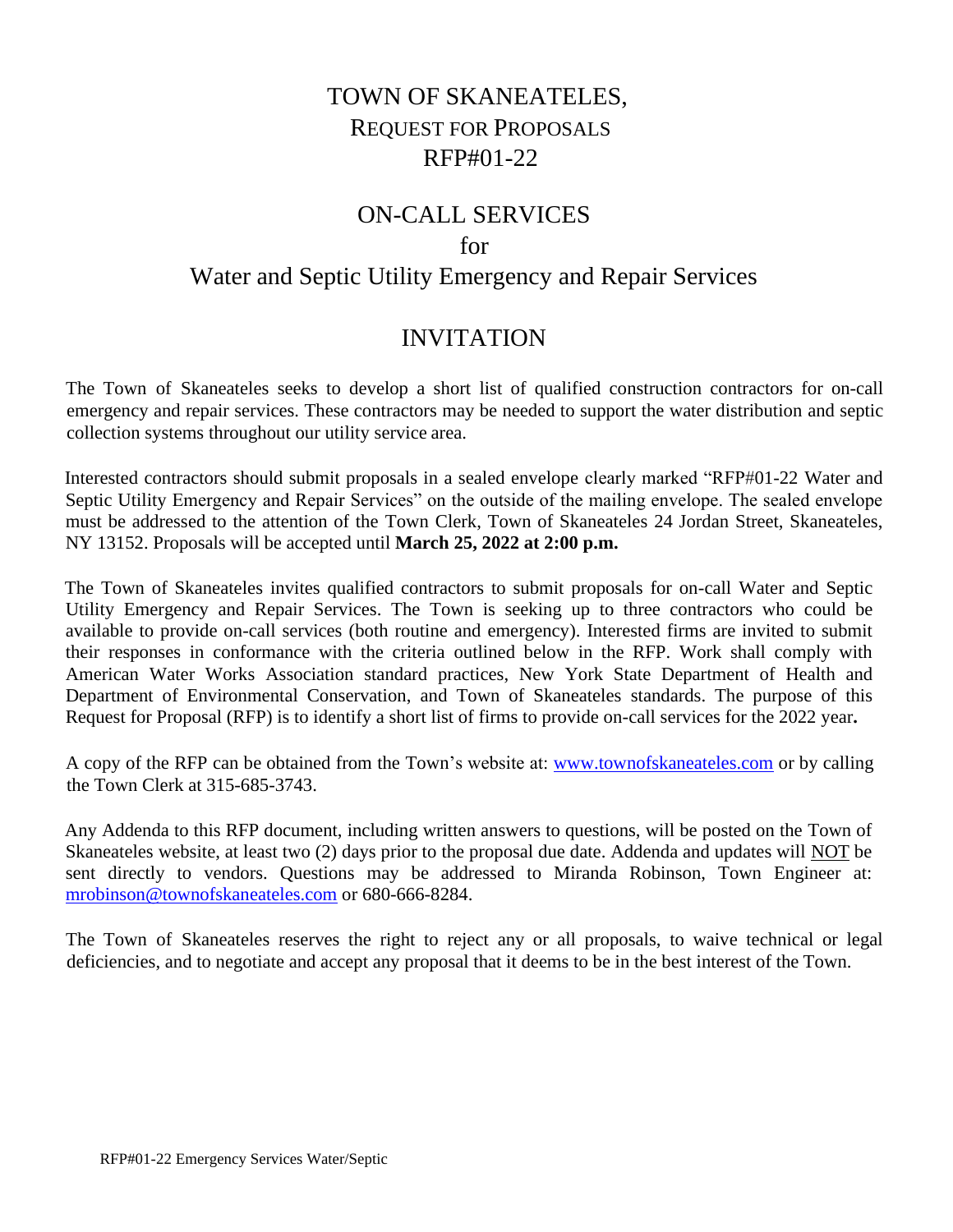## **REQUEST FOR PROPOSAL FOR ON-CALL SERVICES**

### **INTRODUCTION AND SCOPE OF SERVICES:**

The Town of Skaneateles is requesting proposals for on-call Water and Septic Utility Emergency and Repair Services. The Town will select highly qualified Contractors who can provide a quick response, quality end product, and a high level of customer service performance in all work efforts. The Contractor will be expected to work with the Town's staff in a professional manner. The services are to be provided on an as needed and request basis.

It is the Town's intention to create a limited roster of up to three qualified Contractors who are interested in performing such work and to establish in advance the rate of compensation for such services. The TaskOrder Contract for selected Contractors is attached as an appendix included with this proposal package.

Contractors placed on the roster will generally be ranked in order of compensation rate and qualifications. The Town reserves the right, however, to consider responsiveness and past performance in determining which Contractor will be contacted first and given the opportunity to perform work as needed on a Task Order Contract (provided as an appendix in the full request for proposals). The Town will proceed down the roster as necessary to meet the needs of the Town.

By seeking proposals from Contractors, the Town does not imply that it will utilize the Contractor's services any guaranteed number of times over the course of the year.

The Town of Skaneateles shall retain the right to remove any Contractor from the roster if Contractor fails to perform satisfactorily under the Task Order Contract. Failure will include: not performing work in a workmanlike manner within the demands and time constraints established by the Town for the service.

#### BACKGROUND

The Town of Skaneateles provides water to approximately 1,200 service connections. The water distribution system network includes approximately 27 miles of water main in sizes ranging from 2" to 12". This network is comprised of all types of materials ranging from construction in the 1920s through to 2021.

The Town provides septic services to four multi-family buildings each comprised of 4 dwelling units. Each building has its own septic system and is located along Lauder Lane in the northern end of the Town. Each septic system has a 2,500 gallon septic tank, a siphon chamber and approximately 500 linear feet of absorption trench.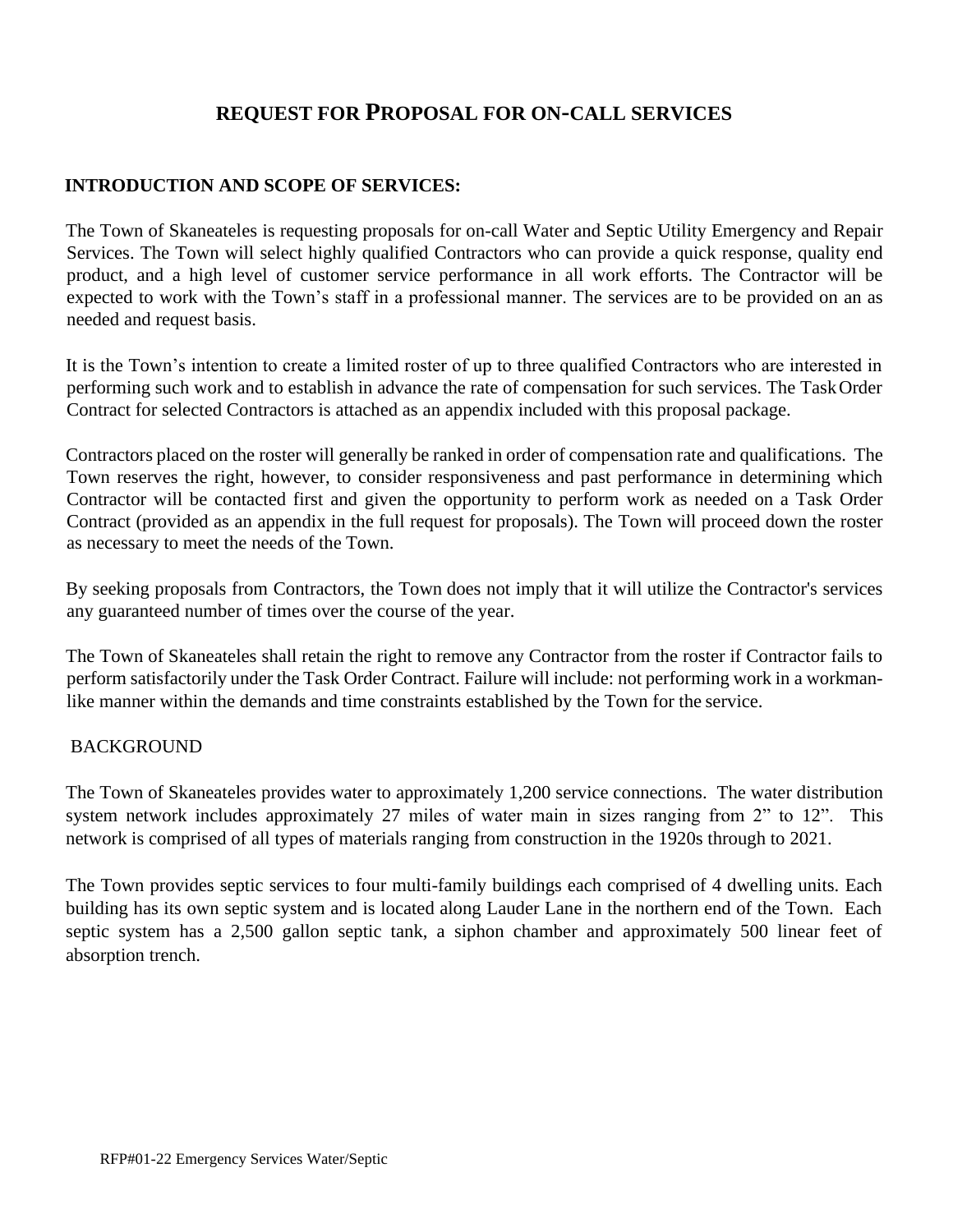### SCOPE OF WORK

The scope of work consists of both routine and emergency services, as needed.

Routine work may include:

- Repairing water and septic piping, valves and tanks
- Repairing, replacing siphon chambers and septic tanks
- Installing new fire hydrants
- Installing new service laterals
- Abandoning existing service laterals
- Installing valves
- Replacing and installing pits, valve boxes, curb boxes and other appurtenances
- Additional work necessary for completion such as dewatering, bypass pumping and other associated work
- Routine inspection of septic tanks, siphon chambers and fields

Routine activities occur during the Town's business hours (7:30am-3:30pm). Work required during these hours shall commence after Town staff approve a contractor's quote.

Emergency work examples include:

Repairing damaged fire hydrants or fixing water main break or service breaks, responding to calls regarding septic field or tank issues. Emergency services can occur 24/7 including weekends and holidays. Town staff will expect contractors appear on the project site within a two hour period of being notified and respond on a time and materials basis without providing a prior written quote for the work. The vendor is expected to supply sufficient manpower and equipment to provide services in a timely and professional manner.

At times, the Town may require only excavation or other specific services to support Town employees in the execution of their work. The Town will identify specific contractor routine and emergency services required for each incident.

Attached Form of Contract:

All work will be performed in accordance with the terms of the enclosed form Contract for Emergency and Repair Services. The attached Contract shall be executed for each individual project. The bid information submitted by the Contractor in terms of pricing will be inserted into each individual contract along with the scope of work for each new project.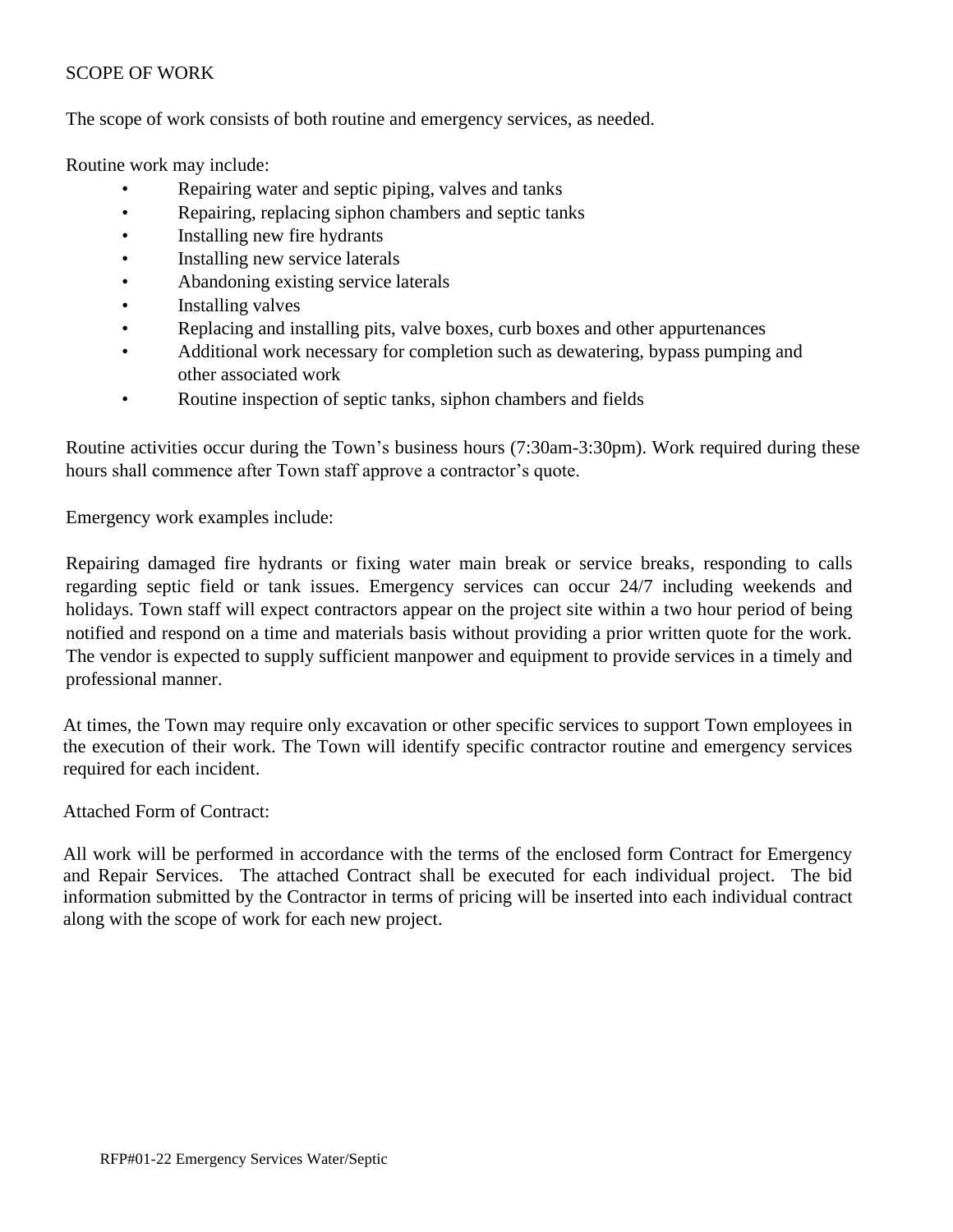#### **GENERAL INSTRUCTIONS:**

#### **A. Submission:**

Submit two copies of Contractor's Company's Proposal in 8-1/2" x 11" format by **2 p.m., on March 25, 2022**. Proposal shall include all required information and a fully completed Fee Proposal Form. Copies shall be mailed or hand delivered clearly marked "RFP#01-22 Water and Septic Utility Emergency and Repair Services" to:

Town Clerk TOWN OF SKANEATELES 24 Jordan Street Skaneateles, NY 13152 P: 315-685-3473

#### **B. Questions:**

Written questions pertaining to all issues associated with this RFP shall be directed in writing via e-mail by **3:30 p.m. on March 21, 2022** to:

Miranda Robinson mrobinson@townofskaneateles.com

If any person contemplating submission of a proposal finds discrepancies in or omissions from or is in doubt as to the meaning of any part of the RFP Documents, he/she shall request an interpretation thereof prior to the Deadline for Submission of Questions. Any interpretations or corrections released by Addendum shall be binding. Addenda to this proposal document, if any, including written answers to questions, will be posted on the Town of Skaneateles website under the project heading. Addenda will not be provided directly to Service Companies. Each Contractor shall ascertain prior to submitting their Proposal that he/she has received all Addenda issued.

#### **C. Submittal Requirements:**

Contractor shall include the following items in the Company's Proposal:

#### **1 Qualifications:**

On company letterhead state the full name and address of your organization and, if applicable, the branch office or other subordinate element that will perform, or assist in performing, the work. Briefly describe the history of the firm and the types of services provided. Identify areas of technical and skilled trade expertise which make the firm qualified for this work. Provide contact information.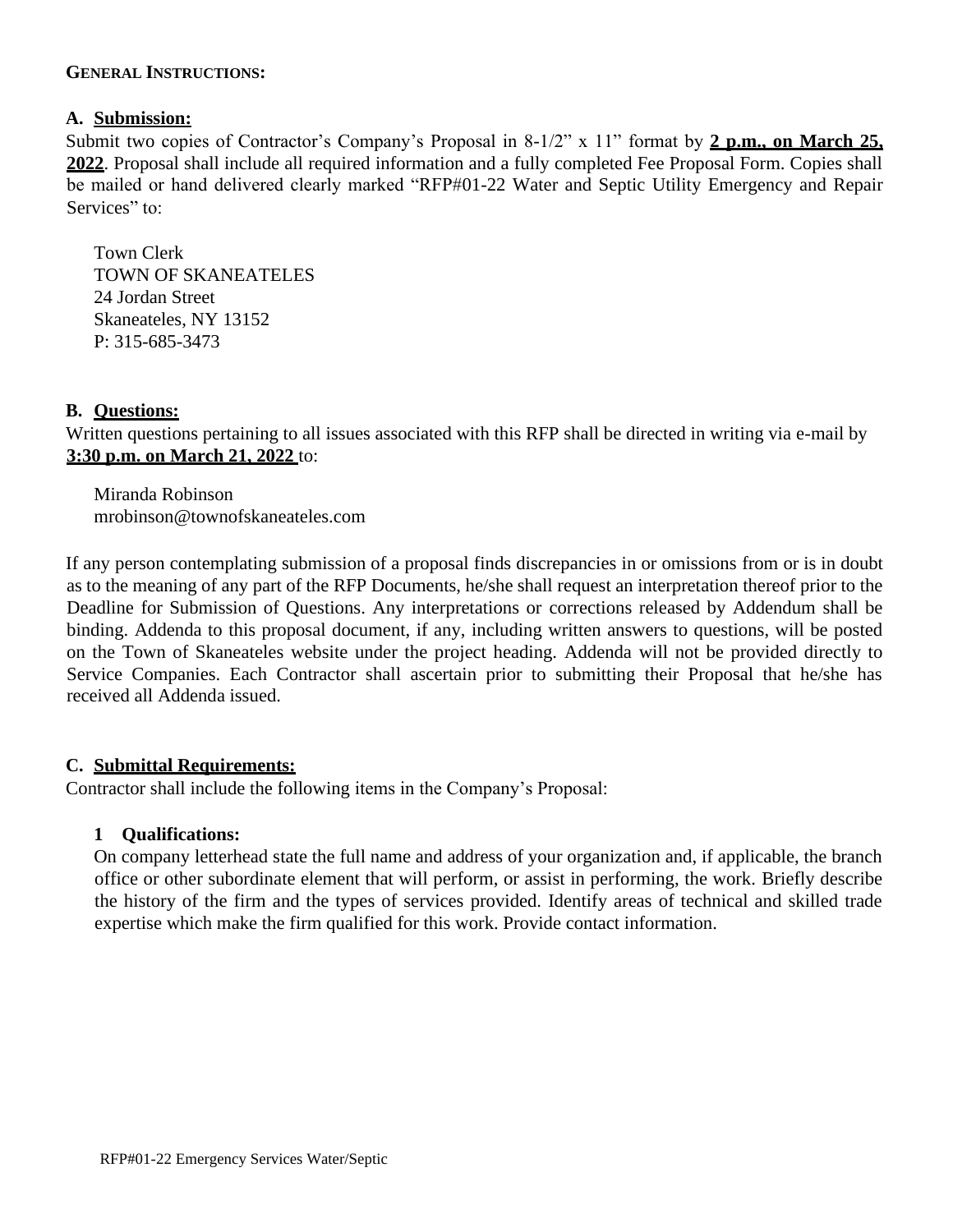### **2 Employees:**

Identify the individuals or classes of employees that will be employed in the work. Show where these personnel will be physically located during the time theyare engaged in the work. Indicate which of these individuals you consider key to the successful completion of the type of work anticipated.

Resumes or qualifications (maximum of one page per individual) may be submitted in this section. Qualifications and capabilities of any sub-consultants must also be included.

#### **3 Proposed Work Plan:**

Provide a written summary of your general approach to responding to Town requests for work. The summary should include availability to perform task-based work, time needed to mobilize, turn-around time to prepare fee estimates for individual tasks, and ability to perform on-call emergency work, if needed. As part of this section of the proposal, Contractor should identify the amount of time needed to visit a proposed work site after being notified by the Town, time needed to prepare a proposal, and after acceptance of proposal by the Town, the time needed to mobilize and begin work.

### 4 **Relevant Experience**:

Provide the details of the Contractor's last five relevant projects and past performance of the contractor and its team members on comparable work. This item should cover, at a minimum, the substantive nature of comparable projects. Contractors are required to give sufficient information of their experiences to permit the Town to understand and verify the exact nature of the contributions made by the Contractor to the projects listed.

### **5 Fee proposals:**

In addition to the qualification proposal as discussed above, complete fee proposal form as provided as Appendix A at the end of this invitation.

Labor rates shall be valid for the Contract duration. Proposals will be structured with hourly or weekly estimates of equipment usage and labor (whichever is appropriate for the duration of the task) and a list of materials and associated pricing. The Town will provide necessary materials for repair, however, in instances that the Contractor will supply them the Contractor shall be entitled to a 10% markup on material costs. Back-up documentation for material costs shall be provided with all proposals. The Town may also decide to complete tasks on a Time and Materials basis using the fee schedule included as part of the Contractor's proposal.

### **D. Selection Criteria:**

The proposals will be ranked according to the following selection criteria:

- 1 Professional Qualifications, Team and Experience
- 2 Project Approach as Demonstrated by Proposed Work Plan
- 3 Fee proposal

The Town may elect to interview one or more firms to assist in the ranking process. The Town seeks to identify three firms for its on-call list.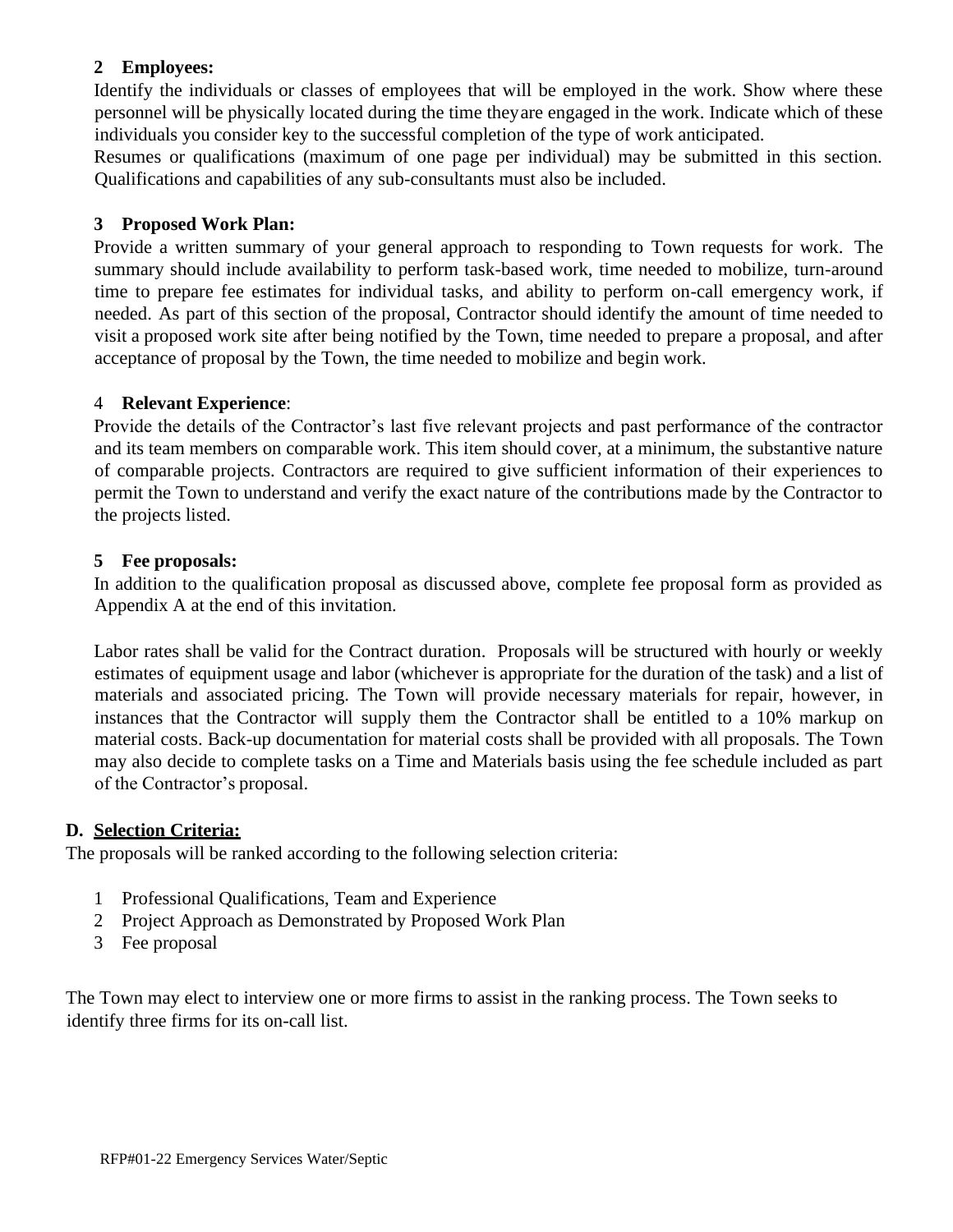### **E. Reservation of Rights:**

By submitting a proposal, the Contractor authorizes the Town to undertake such Investigation as may be necessary to verify the Contractor's qualifications and reputation. The Contractor may be requested to execute a release(s) in favor of third parties who have information relative to the Contractor's qualifications and reputation. Refusal to execute a release may result in disqualification.

The Town of Skaneateles reserves the right to reject any or all Proposals, to waive technical or legal deficiencies, and to negotiate or accept any proposal that it may deem to be in the best interest of the Town.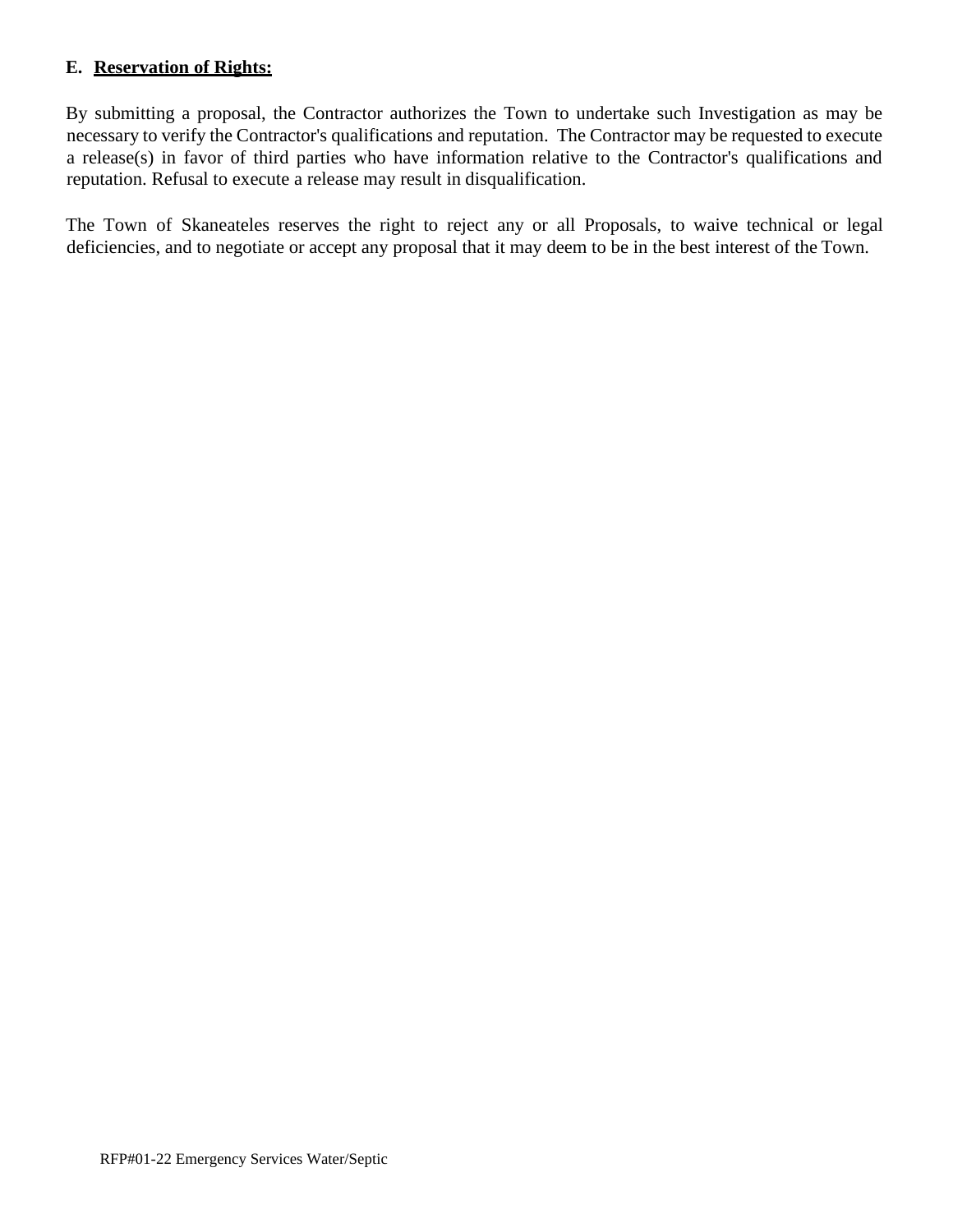# **APPENDIX A**

### **Fee Proposal Sheet Water/Sewer Emergency and Repair Services**

The proposing party hereby offers to provide the Town of Skaneateles's Water and Sewer Division with emergency and repair services, on an on-call basis, as detailed by RFP#01-22 for the following prices:

| <b>ITEM</b>                                            | units    | <b>Rate/Cost</b>                                              |
|--------------------------------------------------------|----------|---------------------------------------------------------------|
| Base Crew - normal working hours *                     | per hour |                                                               |
| Base Crew - outside normal working hours *             | per hour |                                                               |
| <b>Additional Laborer</b>                              | per hour |                                                               |
| <b>Additional Laborer - overtime</b>                   | per hour |                                                               |
| <b>Traffic Control</b>                                 | per hour |                                                               |
|                                                        |          |                                                               |
| Gravel, Stone, Loam, Sand, and Concrete (if<br>needed) |          | To be picked up by<br>Contracted vendor and<br>billed to Town |
|                                                        |          |                                                               |
|                                                        |          |                                                               |

**\* Base Crew = 1 Foreman, 1 Truck Driver, 1 Operator, 2 Laborers, Vehicles and Equipment**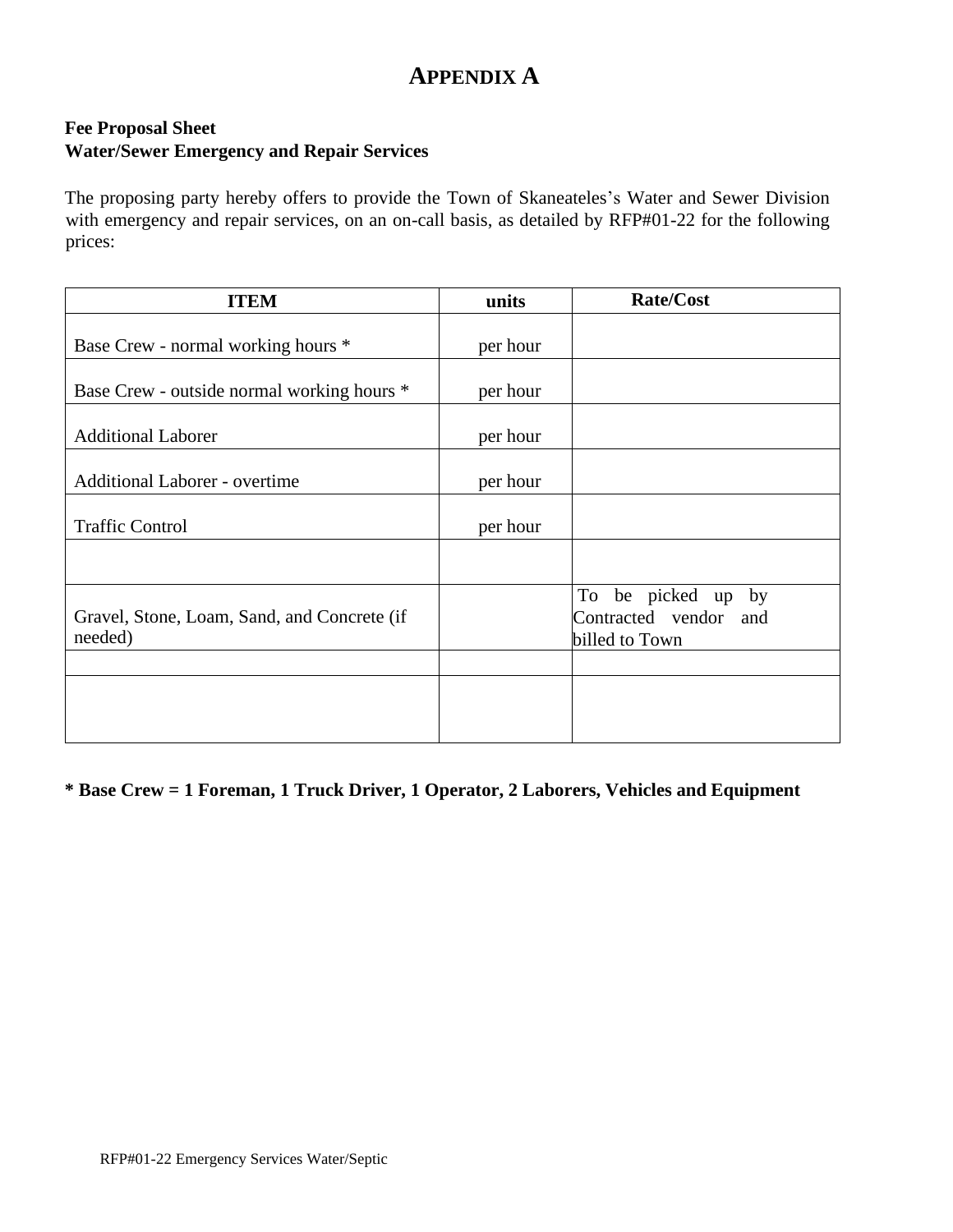## **APPENDIX B**

### **CONTRACT FOR EMERGENCY AND REPAIR SERVICES**

THIS AGREEMENT is made as of this day of 2022, by and between the Town of Skaneateles, New York with a principal place of business at 24 Jordan Street, Skaneateles, New York 13152 (hereinafter "Owner") and , with a principal place of business at ( "Contractor").

**ARTICLE I** - WORK - The Contractor shall perform all Work as specified in the attached Scope of Work and Schedule dated and attached as Exhibit A. The Contractor shall provide, at its expense, all labor, materials, equipment and incidentals as may be necessary for the expeditious and proper execution of the Work.

**ARTICLE II** - CONTRACT TIME - The work will commence immediately and be completed as described in the Scope of Work and Schedule. The work must be substantially completed no later than \_\_\_\_\_\_\_\_\_\_.

**ARTICLE III** - ENGINEER - The Town Engineer or an authorized representative will act as engineer in connection with completion of the Work.

**ARTICLE IV** - CONTRACT PRICE - Owner shall pay Contractor for performance of the Work in accordance with the following:

Check appropriate box:

 $\Box$  The rates in the Fee Proposal Sheet submitted by Contractor as part of RFP#01-22 attached as Appendix A

 $\Box$  The agreed upon prices set forth in Exhibit B.

**ARTICLE V** - PAYMENT & RETAINAGE – Payment shall be made as follows:

Check the appropriate box:

- $\square$  Subject to any additions and deductions allowed for in this Contract, Owner shall make a lump sum payment upon Owner's final inspection and acceptance of the Work, settlement of all claims and receipt of all close-out documentation.
- $\square$  Subject to any additions and deductions allowed for in this Contract, the Contractor shall submit invoices monthly for that portion of the Work completed.

Upon Contractor's completion of all Work, Owner shall make final payment upon Owner's final inspection and acceptance of the Work, settlement of all claims and receipt of all close-out documentation.

Owner shall make payment to Contractor within 45 days if all conditions for payment as set forth above have been met.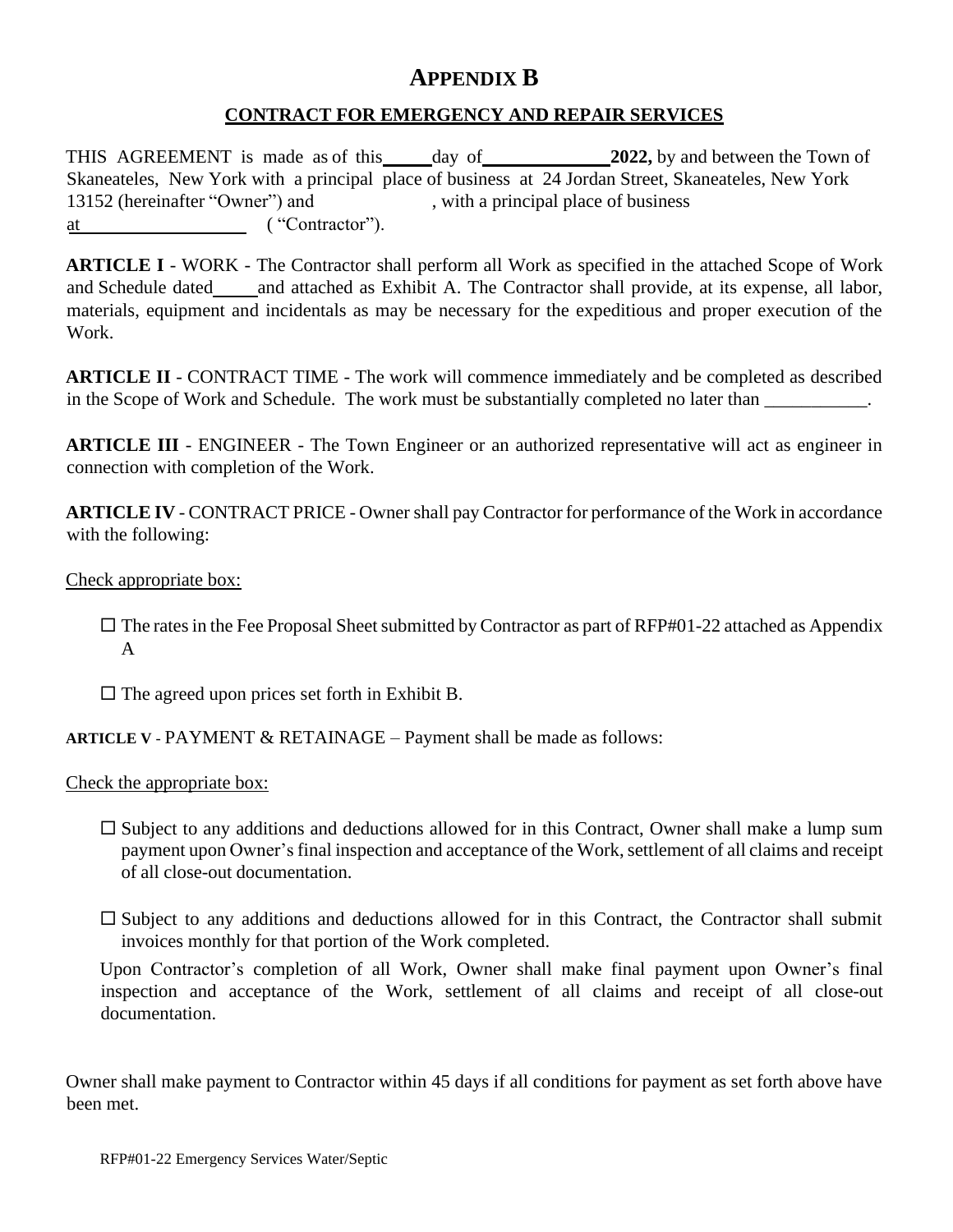**ARTICLE VI** – SPECIAL CONDITIONS – If there are any special conditions for this Work they shall be listed in Exhibit C. Special Conditions may without limitation include: limitations on times of work; coordination with Town forces or other contractors; and shop drawing requirements.

**ARTICLE VII** – BOND REQUIREMENTS – Any Work totaling over **thirty-five thousand dollars (\$35,000.00)** requires Contractor to obtain a payment bond (also known as a Labor & Material bond) to secure payment to subcontractors and material suppliers. The amount of the bond shall be equal to the amount of the Work.

**ARTICLE VIII** - LIQUIDATED DAMAGES – Unless otherwise set forth in an Exhibit D, in event the Contractor fails to successfully complete the work within the specified contract time the Owner may assess the Contractor liquidated damages in the amount of **one hundred dollars (\$100.00)** for each calendar day beyond the specified completion date. Liquidated damages shall be deducted from the Contract Price prior to final payment of the Contractor.

**ARTICLE VIII** – CONTRACT DOCUMENTS – The Contract Documents which comprise the contract between Owner and Contractor are attached hereto and made a part hereof and consist of the following:

- 8.1 This Contract
- 8.2 Contractor's Bond (if any)
- 8.3 Scope of Work and Schedule, Exhibit A
- 8.4 Price Proposal, Exhibit B
- 8.5 Special Conditions, if any, Exhibit C
- 8.6 Liquidated Damages adjustments, if any, Exhibit D
- 8.7 Execution of the Work
- 8.8 General Requirements, Control of Work, Temporary Facilities, Measurement and Payment
- 8.9 Insurance Requirements
- 8.10 Temporary Facilities
- 8.11 Measurement and Payment
- 8.12 Maintenance Bond
- 8.13 Any modifications, including change orders, duly delivered after execution of this Agreement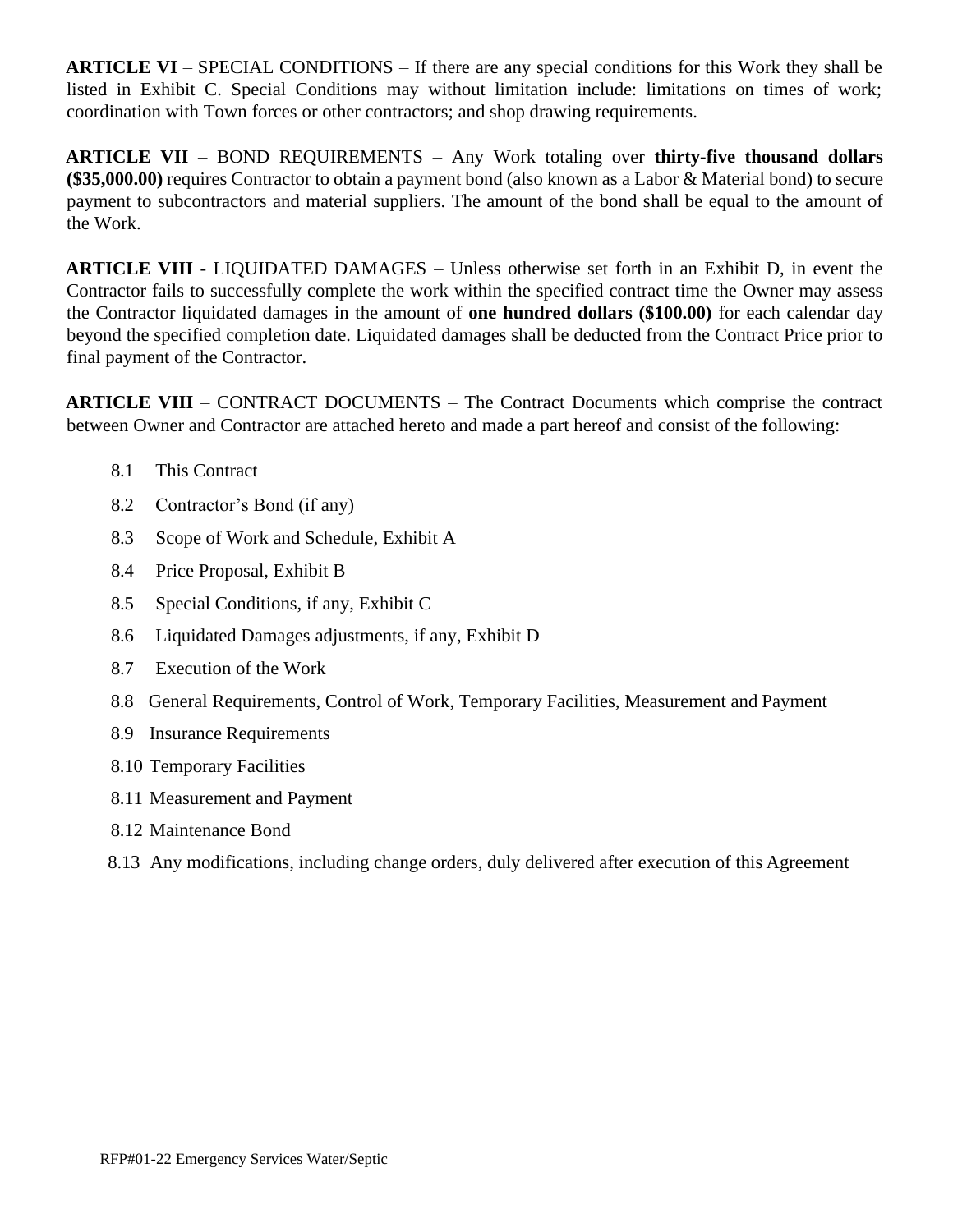**ARTICLE IX** – TERMINATION FOR DEFAULT – Should contractor at any time refuse, neglect, or otherwise fail to supply a sufficient number or amount of properly skilled workers, materials, or equipment, or fail in any respect to prosecute the work with promptness and diligence, or fail to perform any of its obligations set forth in the Contract, Owner may, at its election, terminate the employment of Contractor, giving notice to Contractor in writing of such election, and enter on the premises and take possession, for the purpose of completing the Work included under this Agreement, of all the materials, tools and appliances belonging to Contractor, and to employ any other persons to finish the work and to provide the materials therefore at the expense of the Contractor.

**ARTICLE X** – INDEMNIFICATION OF OWNER – Contractor will indemnify Owner against all suits, claims, judgments, awards, loss, cost or expense (including without limitation attorneys' fees) arising in any way out of the Contractor's negligent performance of its obligations under this Contract. Contractor will defend all such actions with counsel satisfactory to Owner at its own expense, including attorneys' fees, and will satisfy any judgment rendered against Owner in such action.

**ARTICLE XI** – PERMITS – The Town will secure all permits and consents required by law as necessary to perform the work and will give all notices and pay all fees and otherwise comply with all applicable Town, State, and Federal laws, ordinances, rules and regulations.

**ARTICLE XII** – INSURANCE – The Contractor shall secure and maintain, until acceptance of the work, insurance with limits not less than those specified in the Contract.

### **ARTICLE XIII** – MISCELLANEOUS:

- A. Neither Owner nor Contractor shall, without the prior written consent of the other, assign, sublet or delegate, in whole or in part, any of its rights or obligations under any of the Contract Documents; and, specifically not assign any monies due, or to become due, without the prior written consent of Owner.
- B. Owner and Contractor each binds itself, its partners, successors, assigns and legal representatives, to the other party hereto in respect to all covenants, agreements and obligations contained in the Contract Documents.
- C. The Contract Documents constitute the entire Agreement between Owner and Contractor and may only be altered amended or repealed by a duly executed written instrument.
- D. The laws of the State of New York shall govern this Contract without reference to the conflict of law principles thereof.
- E. Venue for any dispute shall be Onondaga County Supreme Court unless the parties otherwise agree.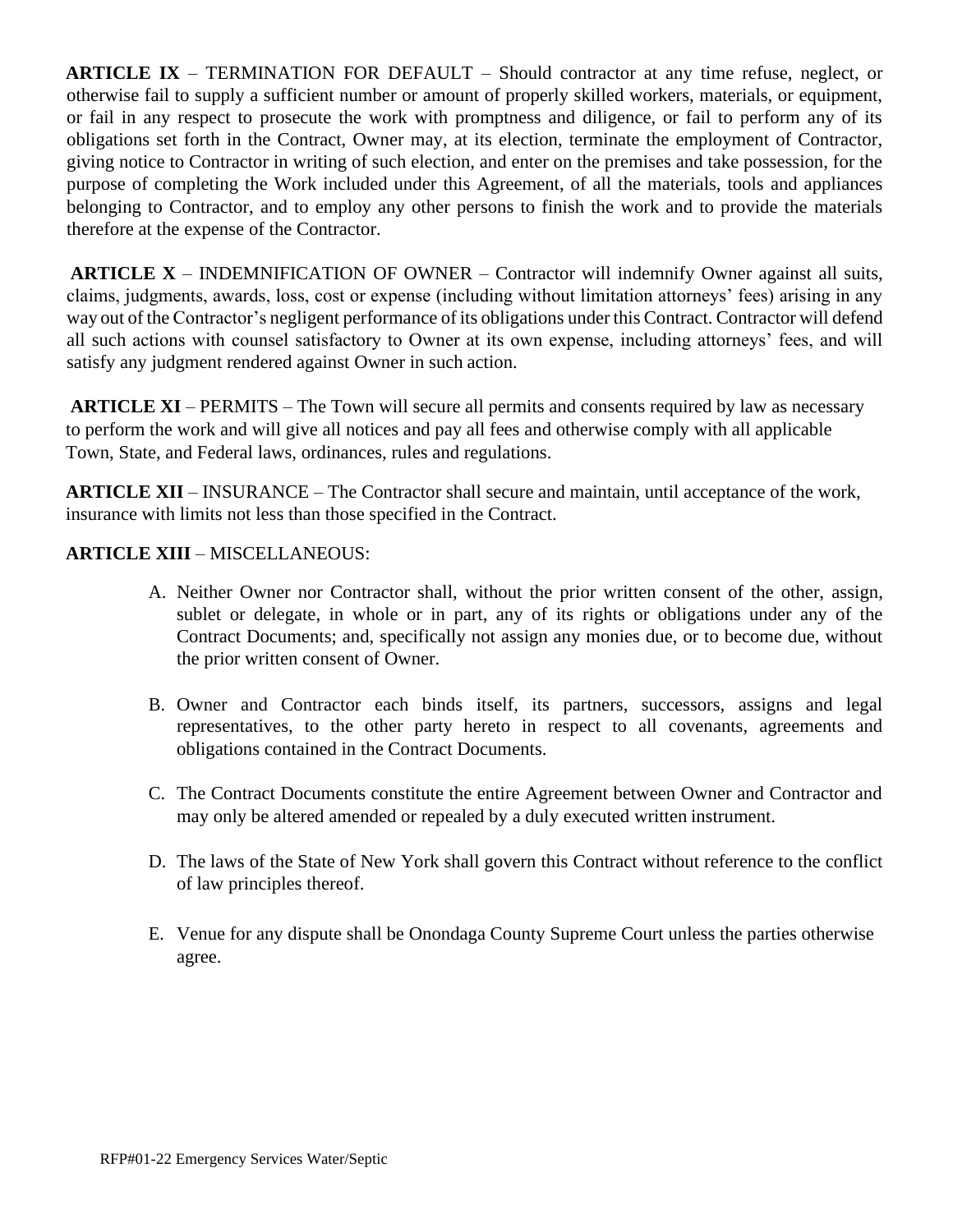IN WITNESS WHEREOF, the parties hereunto executed this

AGREEMENT the day and year first above written.

### **CONTRACTOR:**

BY: <u>supplementary and the set of the set of the set of the set of the set of the set of the set of the set of the set of the set of the set of the set of the set of the set of the set of the set of the set of the set of t</u>

TITLE:

### **TOWN OF SKANEATELES, NY**

BY:

Janet L. Aaron, Town Supervisor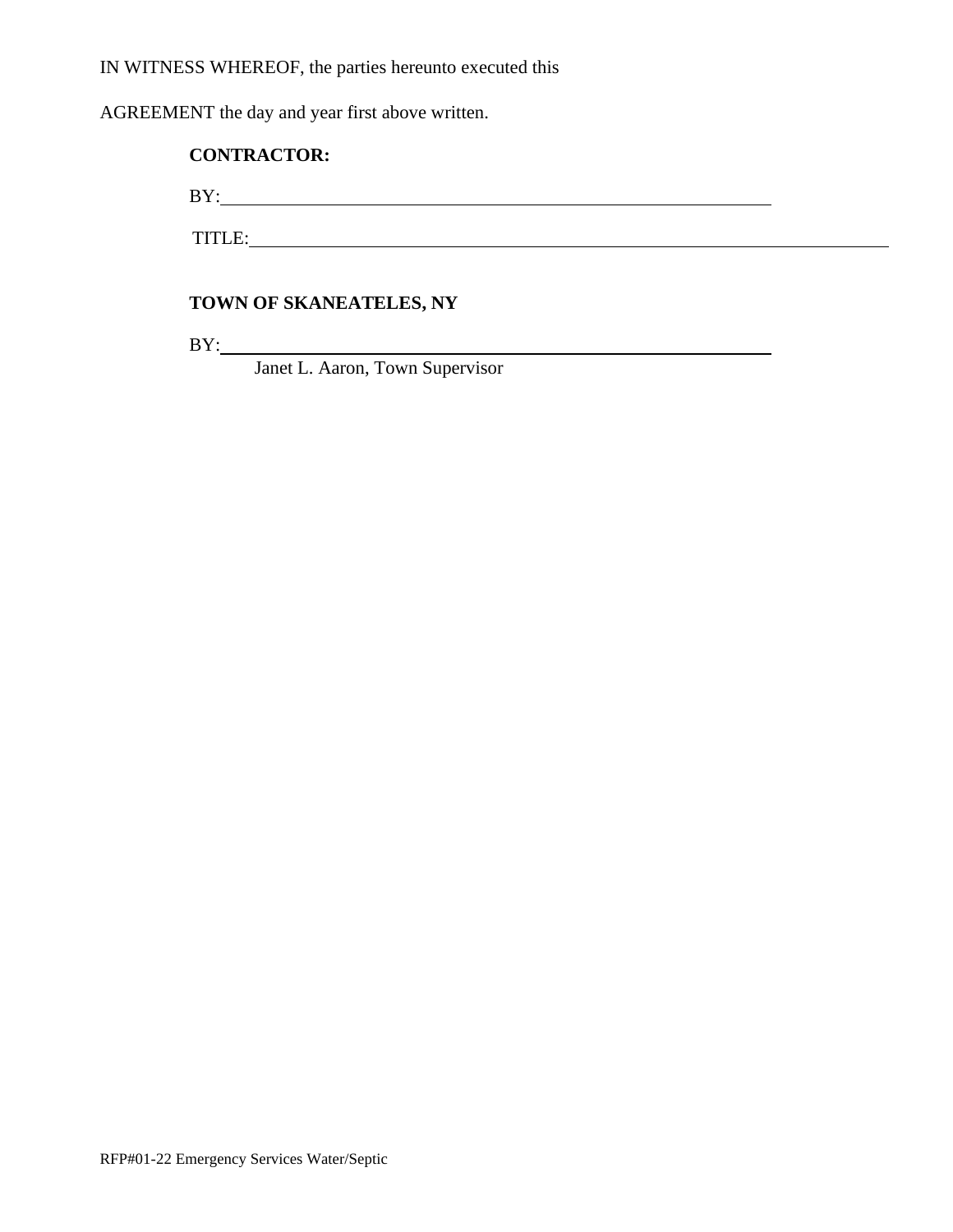**Insert contract documents 8.2 – 8.6 here prior to execution of contract.**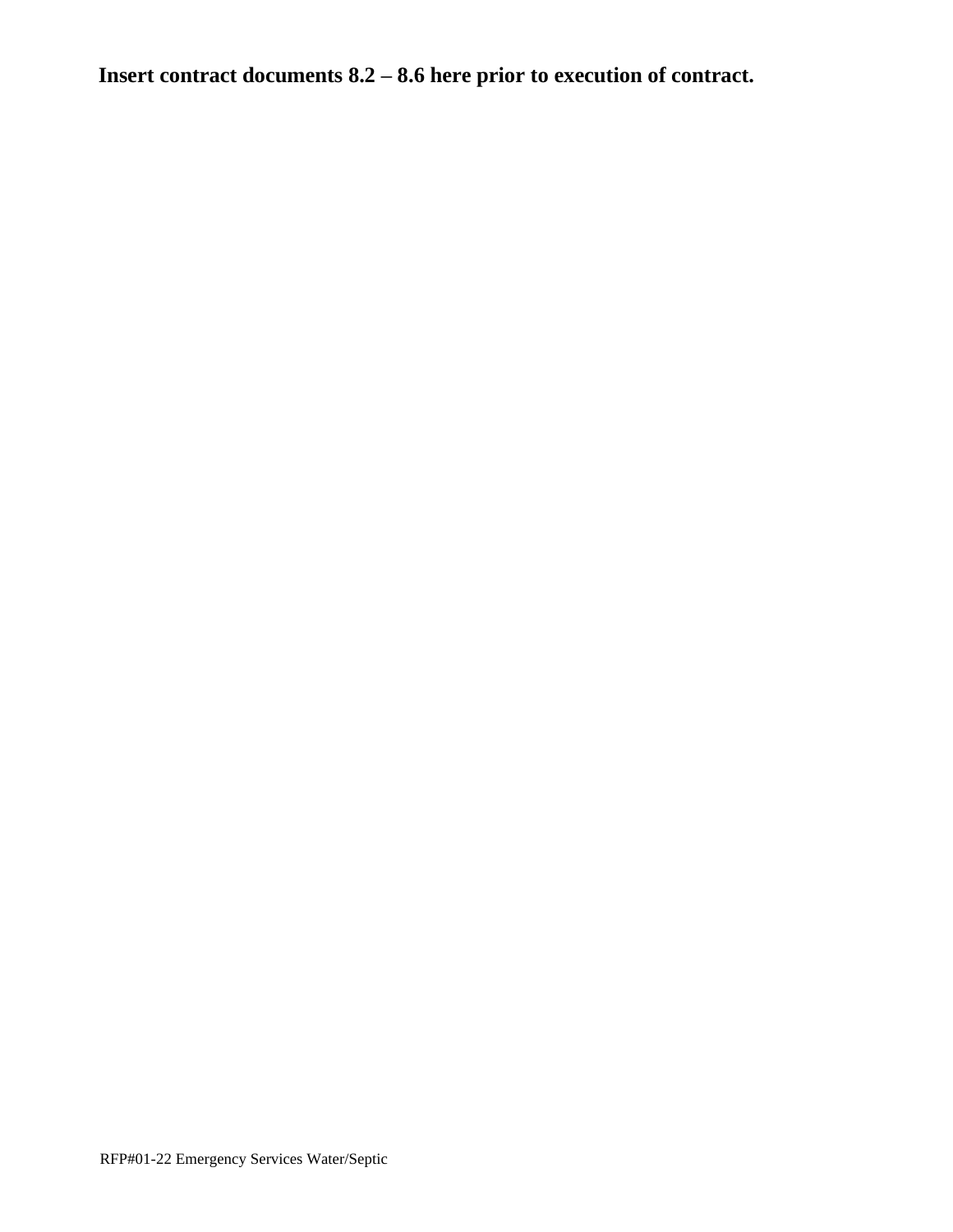## **8.7 - EXECUTION OF WORK:**

The selective repairs and/or maintenance approach should be performed using a "find it/fix it" approach that consists of five primary steps:

- 1. Meet/Speak with Town staff to discuss the proposed work
- 2. Conduct a site walk to evaluate field conditions
- 3. Create Dig Safe Ticket, if not done by Town forces
- 4. Prepare an itemized cost estimate for proposed work, if routine
- 5. Prepare and execute a task order for proposed work

Services are to include provision of all labor, equipment, tools, and materials necessary to complete the work. If necessary, the Town may supply repair materials at its discretion.

- A. Workmanship and Materials:
	- 1. All equipment, materials, and labor offered and utilized, and all workmanship shall comply with all current codes, standards, regulations, and statutes pertaining to the works of this nature. All necessary federal, state, and local permits and licenses required for the safe completion of the work shall be obtained and kept available at the work site for inspection.
	- 2. All materials required for this work shall be of the latest proven technology new and in original containers, with preference to town acceptable materials.
	- 3. Equipment offered and utilized must be in good mechanical condition and not require excessive maintenance, repair, or create excessive down time that jeopardizes the Contractor's ability to complete the work.
	- 4. All work shall be accomplished in an expeditious manner by professionals trained for such work.
- B. Regulations: The Contractor will comply with all applicable Federal and State labor, compensation, and employer liability insurance for all their employees engaged in the work on the job site.
- C. Invoicing and Payments: Contractor shall invoice the Town within 30 days of a completed service. The Contractor shall include material costs within the cost estimate and task order, unless otherwise negotiated with the Town. An invoice showing costs of materials with a bill of sale attached must be supplied.

The Town shall make payment within 45 days of receipt of invoice. Invoices should be submitted to:

> Town of Skaneateles Town Engineer Attn: Miranda Robinson 24 Jordan Street Skaneateles, NY 13152

Payment shall be within 45 days of receipt and approval of invoice.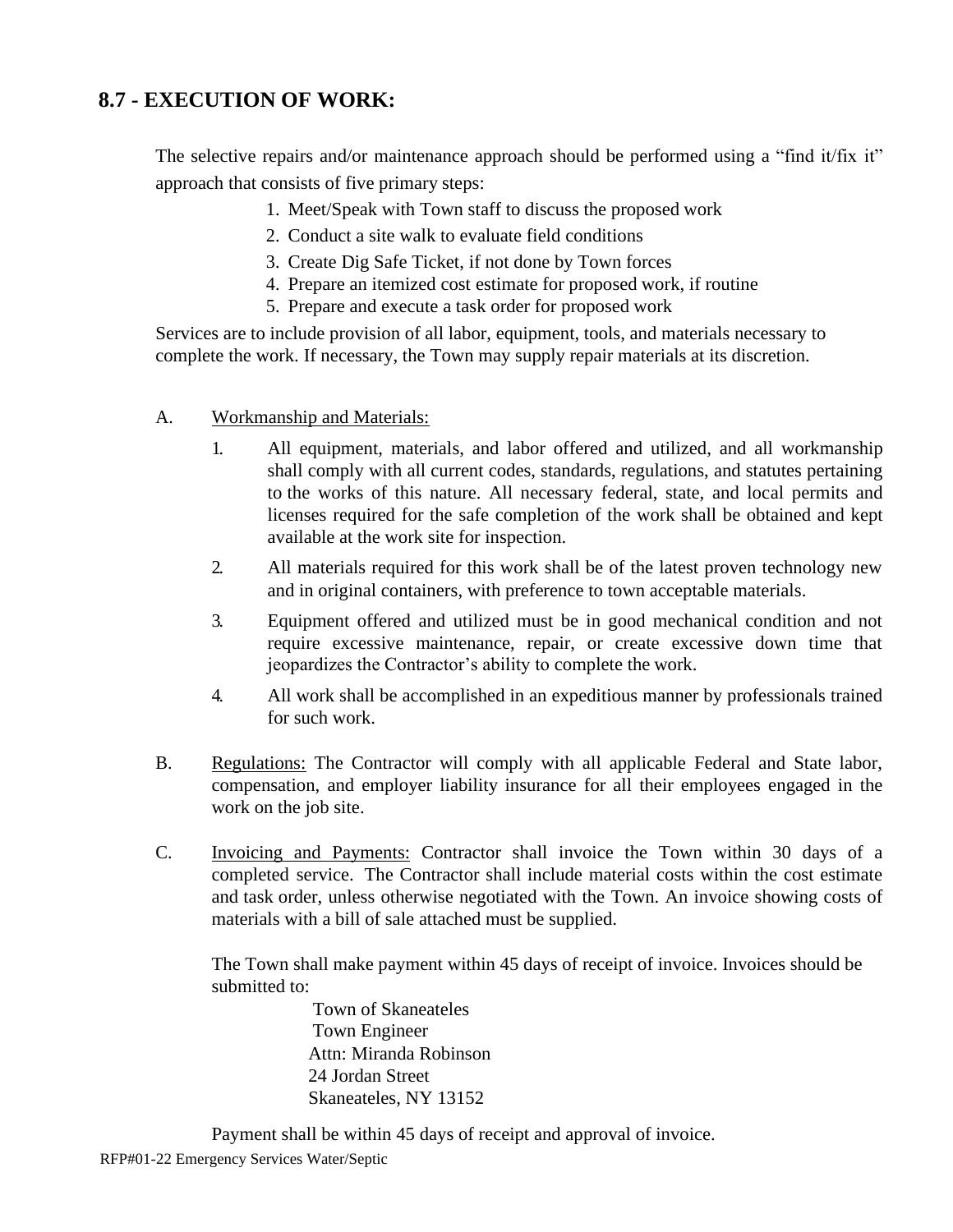- D. Driver and Operator License: All drivers and/or equipment operators must be properly licensed and experienced. The Contractor is responsible for updating driver and operator information as necessary. The Town reserves the right to verify this information at any time before contract award or any time throughout the duration of the contract. Any Contractor who fails to supply photocopies of the operator licenses if requested will be subject to disqualification.
- E. Confined Space: Certain aspects of work performed under this contract may involve the entry into manholes, tanks, trenches, etc.; which are defined as confined spaces by OSHA requirements which detailed in the Combined Federal Register 1910.146. The Contractor is advised to become familiar with all aspects and requirements of this OSHA policy in order for the Contractor to protect his employees and all others involved from the dangers that maybe associated with the limited access and hazardous responsibility to become familiar with and institute the various permitting, sampling, and other associated safety requirements for confined space entry.
- F. Accident Prevention: Precaution shall be exercised at all times for the protection of persons (including employees) and property; and hazardous conditions shall be guarded against or eliminated.

## **8.8 - GENERAL REQUIREMENTS:**

- 1. Incidental Work: Incidental work items for which separate payment is not measured includes, but is not limited to, the following items:
	- (a) General clean up;
	- (b) Signs & barricades;
	- (c) Mobilization/Demobilization;
	- (d) Restoration of property;
	- (e) Cooperation with other contractors, abutters and utilities;
	- (f) Clearing, grubbing and stripping;
	- (g) Steel and/or wood sheeting as required;
	- (h) Accessories, fasteners and/or components required to make items complete and functional
	- (i) Final clean-up, the Contractor shall remove from the site all machinery, equipment, surplus materials, rubbish, temporary buildings, barricades and signs. All parts of the Work shall be left in a neat and presentable condition. On all areas used or occupied by the contractor, regardless of the contract limits, the Contractor shall clean-up all sites and storage grounds.

2. Alteration of plans or of character of work:

The Owner reserves the right, without notice to Surety, to make such alterations of the plans or of the character of the Work as may be necessary or desirable to complete fully and acceptably the proposed Work; provided that such alterations do not increase or decrease the Contract Price.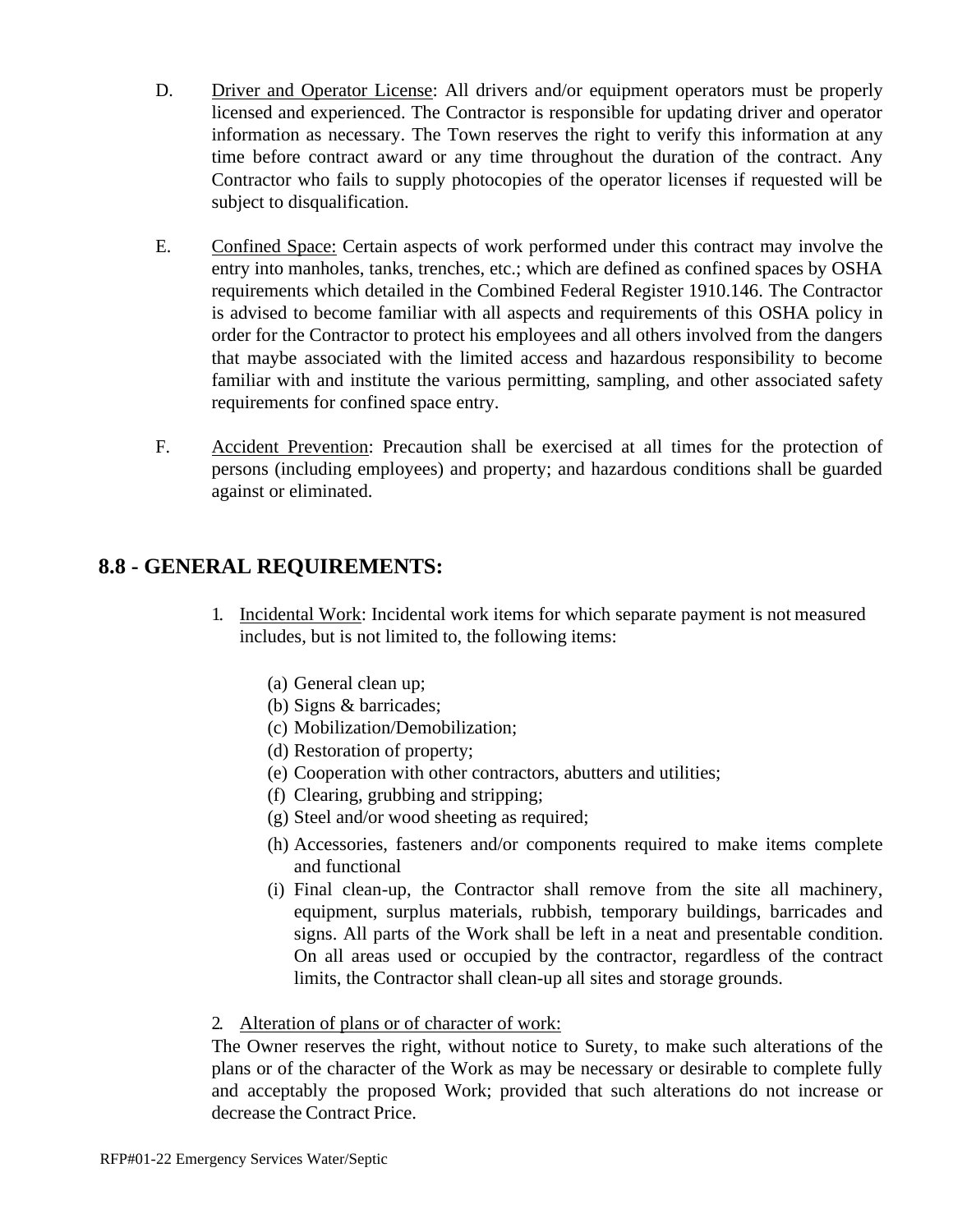### 3. Change Orders:

The Owner reserves the right to issue a formal change order for any increase, decrease, deletion, or addition of Work or any increase in contract time or price. The contractor shall be required to sign the change order and it shall be considered as part of the Contract documents.

## **CONTROL OF WORK**

### AUTHORITY OF ENGINEER:

A. All work shall be done under supervision and the satisfaction of the Town Engineer or the Town designee. The Town Engineer will decide all questions which may arise as to the quality and acceptability of materials furnished and work performed and as to the rate of progress of the work; all questions that may arise as to the interpretation of the plans and specifications; and all questions as to the acceptable fulfillment of the Contract by the Contractor.

B. The Town Engineer will have the authority to suspend the Work wholly or in part for such periods as he may deem necessary due to the failure of the Contractor to correct conditions unsafe for workers or the general public; for failure to carry out provisions of the Contract; for failure to carry out orders; for conditions considered unsuitable for the prosecution of the work, including unfit weather; or for any other condition or reason deemed to be in the public interest. The Contractor shall not be entitled any additional payments arising out of any such suspensions.

C. The Owner reserves the right to demand a certificate of compliance for a material or product used on the project. When the certificate of compliance is determined to be unacceptable to the Town Engineer the Contractor may be required to provide engineering and testing services to guarantee that the material or product is suitable for use in the project, at its expense (see Sample of Certificate of Compliance).

### PROTECTION AND RESTORATION OF PROPERTY AND LANDSCAPES:

A. The Contractor shall use every precaution to prevent injury or damage to wires, poles, or other property of public utilities; trees, shrubbery, crops, and fences along and adjacent to the right-of-way, all under ground structures such as pipes and conduits, within or outside of the right-of-way; and the Contractor shall protect and carefully preserve all property marks until an authorized agent has witnessed or otherwise referenced their location.

B. The Contractor shall be responsible for all damage or injury to property of any character, during the prosecution of the work, resulting from any act, omission, neglect, or misconduct in his manner or method of executing the work, or at any time due to defective work or materials, and said responsibility will not be released until the project shall have been completed and accepted.

C. When or where any direct or indirect damage or injury is done to public or private property by or on account of any act, omission, neglect, or misconduct in the execution of the work, or as a result of the failure to perform work by the Contractor, the Contractor shall restore, at its own expense, such property to a condition similar or equal to that existing before such damage or injury was done, by repairing rebuilding, or otherwise restoring as may be directed, or the Contractor shall make good such damage or injury in an acceptable manner.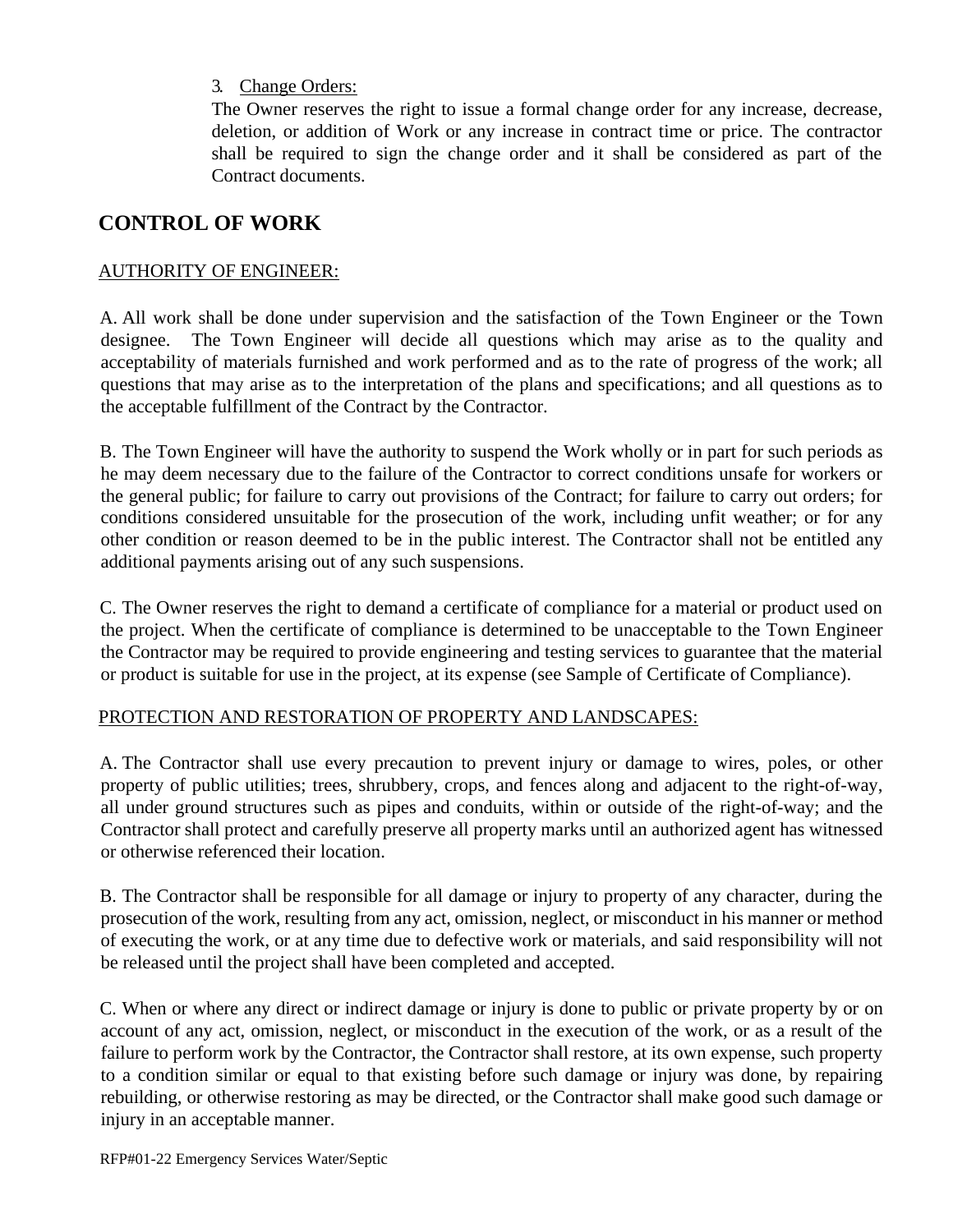D. If the Contractor fails to repair, rebuild or otherwise restore such property as may be deemed necessary, the Owner, after 48 hours' notice, may proceed to do so, and the cost thereof may be deducted from any money due or which may become due the Contractor under the contract.

E. It is the intent of the Parties that the Contractor preserve, to as great an extent as possible, the historic & natural features of the site.

### MAINTENANCE DURING CONSTRUCTION

The Contractor shall maintain the work during construction and until the project is accepted. This maintenance shall constitute continuous and effective work prosecuted day by day, with adequate equipment and workers to ensure that the structure is kept in satisfactory conditions at all times.

### SAFETY PRECAUTIONS

Upon commencement of work, the Contractor shall be responsible for initiating, maintaining and supervising all safety precautions necessary to ensure the safety of employees on the site, other persons who may be affected thereby, including the public, and other property at the site or adjacent thereto.

### BARRICADES, WARNING SIGNS AND TRAFFIC OFFICERS

A. The Contractor shall provide, erect and maintain all necessary barricades, suitable and sufficient lights, danger signals, signs and other traffic control devices, and shall take all necessary precautions for the protection of the work and safety of the public. Roadway closed to traffic shall be protected by effective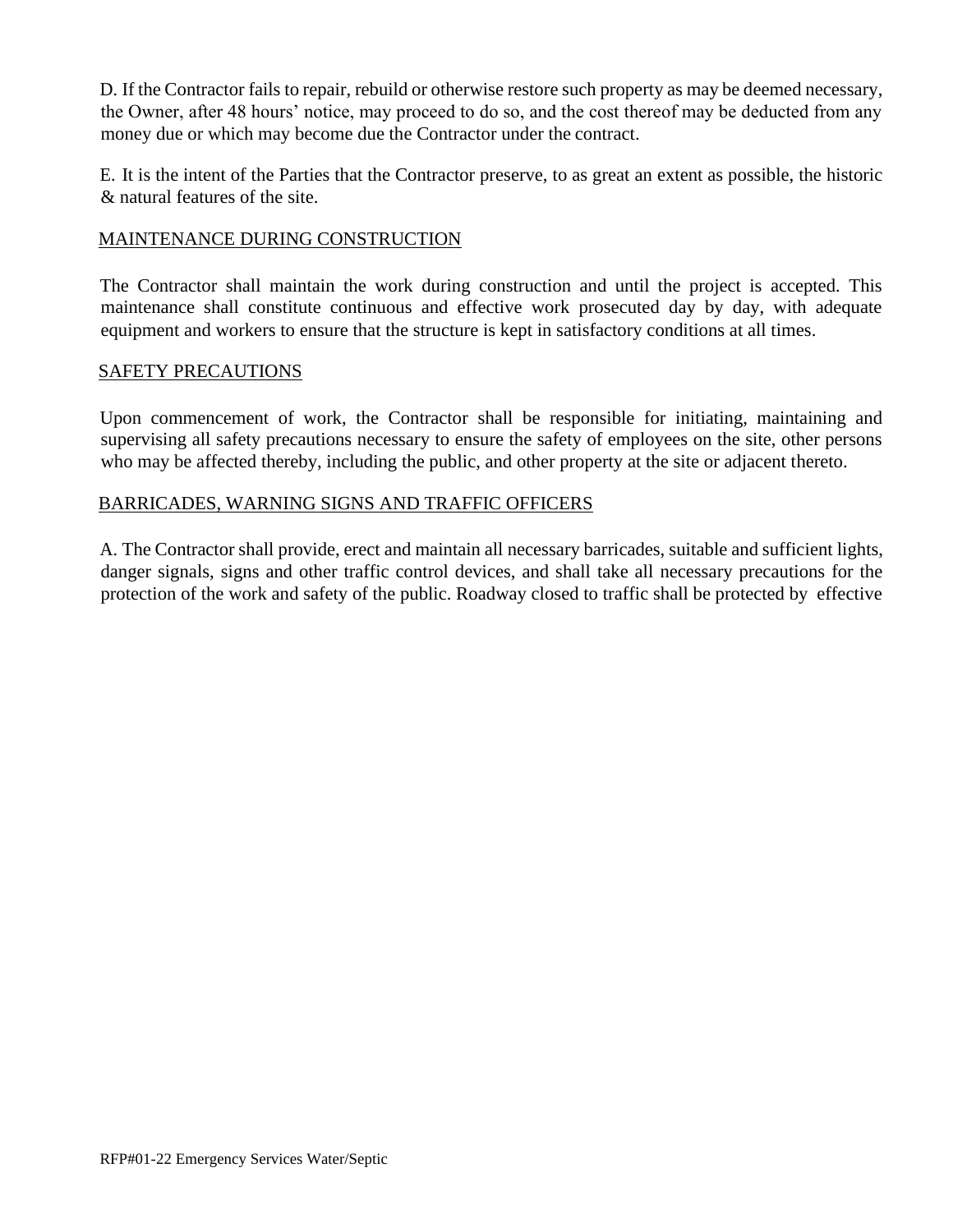barricades. Obstructions shall be illuminated during hours of darkness. Suitable warning signs shall be provided to control and direct traffic in a proper manner, as approved by the engineer.

B. The Contractor will be held responsible for all damage to the work from traffic, pedestrians, and animals or any other cause due to lack of adequate controlling devices.

The work prescribed herein will not be paid for separately but will be paid for as part of the Contract Price unless agreed to in writing otherwise.

## **8.9 - INSURANCE REQUIREMENTS**

Insurance shall be in such form as will protect the Contractor from all claims and liabilities for damages for bodily injury, including accidental death, and for property damage, which may arise from operations under this contract whether such operation by themself or by anyone directly or indirectly employed by them.

### AMOUNT OF INSURANCE:

- A) Comprehensive General Liability: Bodily injury or Property Damage - \$2,000,000 Per occurrence and general aggregate
- B) Automobile and Truck Liability: Bodily Injury or Property Damage - \$1,000,000 Per occurrence and general aggregate
- C) Umbrella Liability Insurance: Bodily Injury or Property Damage - \$5,000,000 Per occurrence and general aggregate
- D) Owner's Protective Liability Insurance: Bodily Injury or Property Damage - \$2,000,000 Per occurrence and general aggregate

Coverage requirements can be met with excess policies.

Additionally, the Contractor shall purchase and maintain the following types of insurance:

- A) Workers Comprehensive Insurance coverage for all people employed by the Contractor to perform work on this project. This insurance shall at a minimum meet the requirements of the most current laws of the State of New York.
- B) Contractual Liability Insurance coverage in the amounts specified above under Comprehensive General Liability.
- C) Product and Completed Operations coverage to be included in the amounts specified above under Comprehensive General Liability.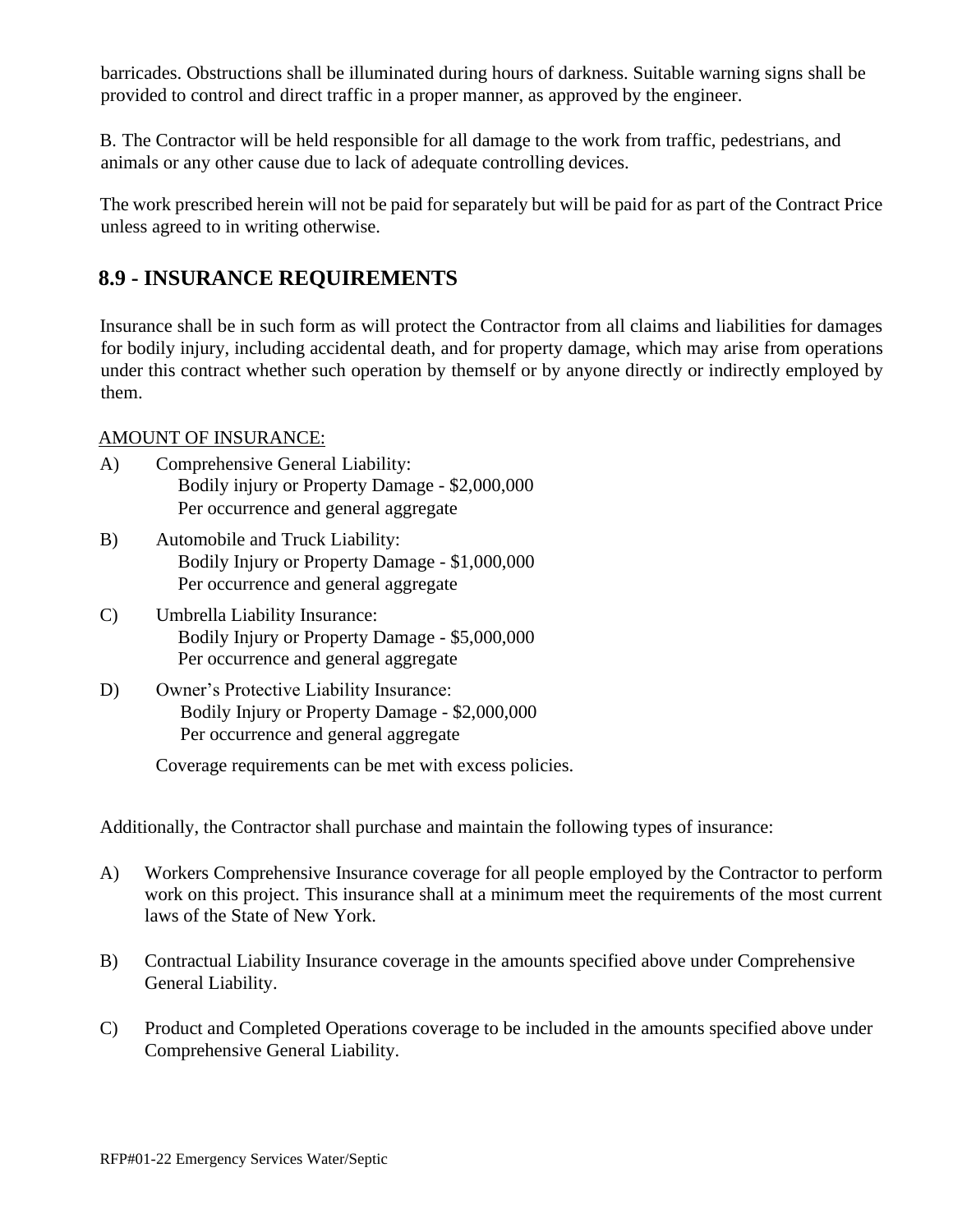### ADDITIONAL INSURED:

All liability policies (including any excess policies used to meet coverage requirements) shall include the Town of Skaneateles, New York as named Additional Insureds.

- 1) The contractor's insurance shall be primary in the event of a loss.
- 2) The Additional Insured endorsement must include language specifically stating that the entity is to be covered for all activities performed by, or on behalf of, the contractor, including the Town of Skaneateles's general supervision of the contractor.
- 3) Town of Skaneateles shall be listed as a Certificate Holder. The Town shall be identified as follows:

Town of Skaneateles Attn: Janet L. Aaron 24 Jordan Street Skaneateles, NY 13152

# **8.10 - TEMPORARY FACILITIES**

### STORAGE FACILITIES:

A. The Contractor shall not store materials or equipment in a public right-of-way beyond the needs of one working day. Equipment and materials shall be stored in a location approved by the Owner.

B. The Contractor shall protect all stored materials from damage by weather or accident and shall insure adequate drainage at and about the storage location.

C. Prior to final acceptance of the work all temporary storage facilities and surplus stored materials shall be removed from the site.

## **8.11 - MEASUREMENT AND PAYMENT**

### SCOPE OF PAYMENT:

A. The Contractor shall receive and accept compensation provided for in the contract as full payment for furnishing all materials and for performing all Work under the contract in a complete and acceptable manner and for all risk, loss, damage or expense of whatever character arising out of the nature of the Work or the prosecution thereof.

B. The Contractor shall be liable to the Owner for failure to repair, correct, renew or replace, at his own expense, all damage due or attributable to defects or imperfections in the construction which defects or imperfections may be discovered before or at the time of the final inspection and acceptance of the work.

C. No monies payable under the contract, shall become due or payable if the Owner so elects, until the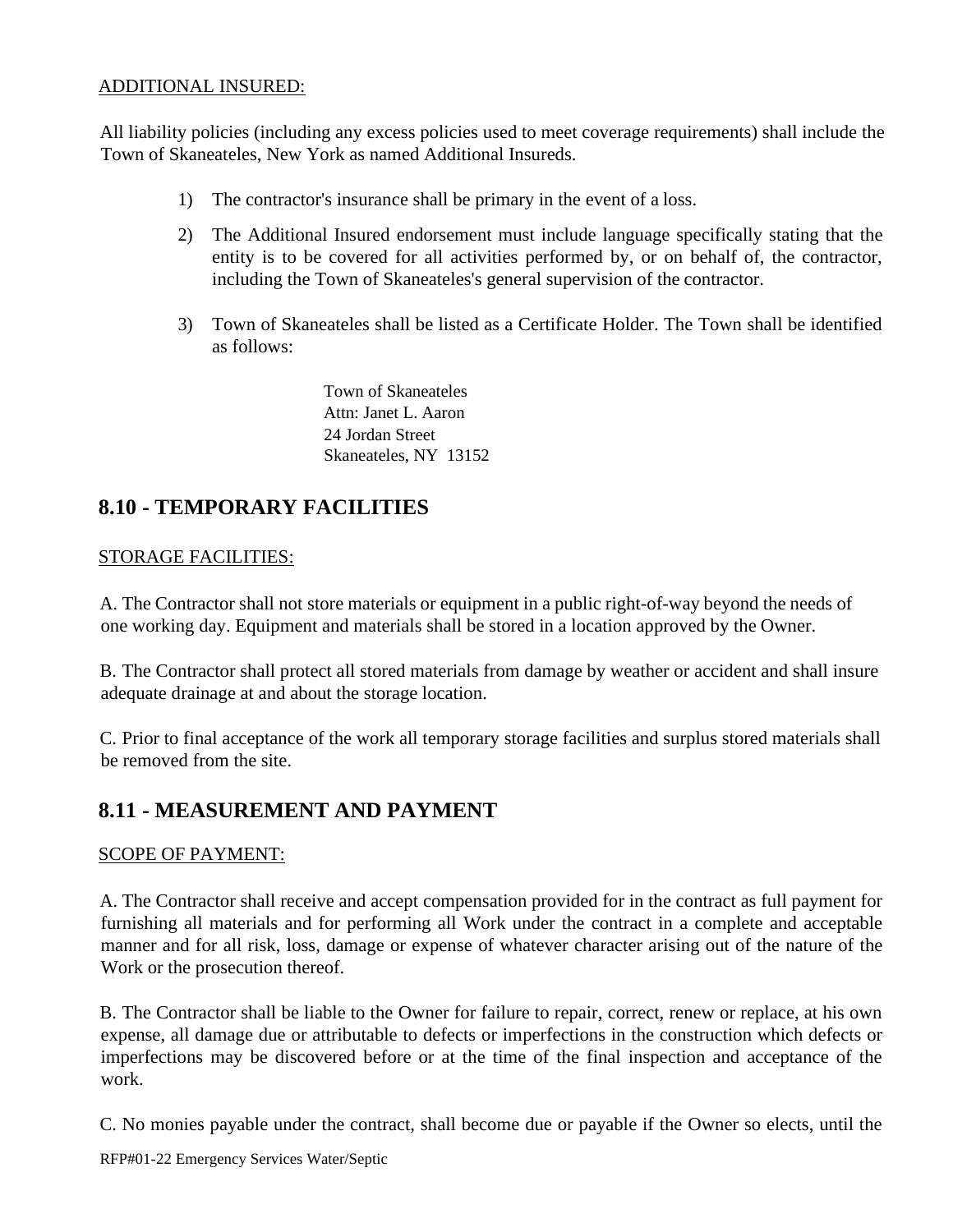Contractor shall satisfy the Owner that the Contractor has fully settled or paid all labor performed or furnished for all equipment hired, including trucks, for all materials used, and for fuels, lubricants, power tools, hardware and supplies purchased by the Contractor and used in carrying out said contract and for labor and parts furnished upon the order of said Contractor for the repair of equipment used in carrying out said contract; and the Owner, if he so elects, may pay any and all such bills, in whole or in part.

### FINAL ACCEPTANCE:

Upon due notice from the Contractor of presumptive completion of the entire project, the Owner and Town Engineer, or designee, will make an inspection. If all construction provided for and contemplated by the contract is found complete to their satisfaction, this inspection shall constitute the final inspection and the Owner or Town Engineer will make the final acceptance and notify the Contractor in writing of this acceptance as of the date of the final inspection.

If, however, the Town Engineer's inspection discloses any work in whole or in part, as being unsatisfactory, the Engineer will give the Contractor the necessary instructions for correction of such work, and the Contractor shall immediately comply with and execute such instructions. Upon correction of the work, another inspection will be made which shall constitute the final inspection provided the work has been satisfactorily completed. In such event, the Town Engineer will make the final acceptance and notify the Contractor in writing of this acceptance as of the date of final inspection.

### ACCEPTANCE AND FINAL PAYMENT:

A. When the project/repair has been accepted and upon submission by the Contractor of all required reports, completed forms and certifications, the Owner will review the final estimate of the quantities of the various classes of work performed. The Contractor may be required to certify that all bills for labor and material used under this contract have been paid.

B. The Contractor shall file with the Owner any claim that the Contractor may have regarding the final estimate at the same time the Contractor submits the final estimate. Failure to do so shall be a waiver of all such claims and shall be considered as acceptance of the final estimate. After approval of the final estimate by the Owner, the Contractor will be paid the entire sum found to be due after deducting all previous payments and all amounts to be retained or deducted under the provisions of the contract.

C. All prior partial estimates and payments shall be subject to correction in the final estimate and payment.

### GENERAL GUARANTY AND WARRANTY OF TITLE:

A. Neither the final certification of payment nor any provision in the contract nor partial or entire use of the improvements embraced in this Contract by the Owner or the public shall constitute an acceptance of work not done in accordance with the Contract or relieve the Contractor of liability in respect to any express or implied warranties or responsibility for faulty materials or workmanship. The Contractor shall promptly remedy any defects in the work and pay for any damage to other work resulting therein. The Owner will give notice of defective materials and work with reasonable promptness.

B. No material, supplies or equipment to be installed or furnished under this Contract shall be purchased subject to any chattel mortgage or under a conditional sale, lease purchase or other agreement by which an interest therein or in any part thereof is retained by the Seller or supplier. The Contractor shall warrant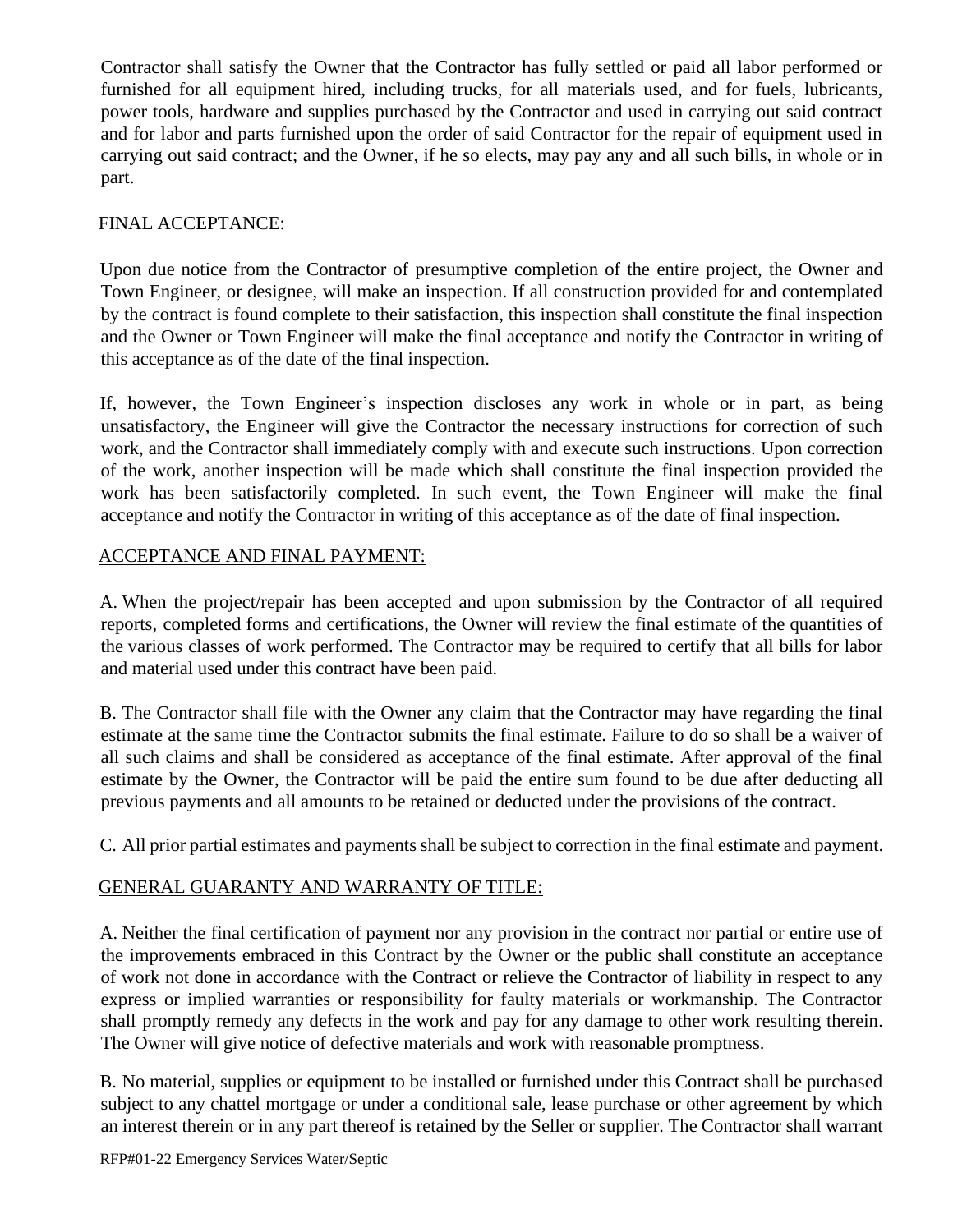good title to all materials, supplies and equipment installed or incorporated in the work and upon completion of all work, shall deliver the same together with all improvements and appurtenances constructed or placed thereon by them to the Owner free from any claims, liens or charges. Neither the Contractor nor any person, firm or corporation furnishing any material or labor for any work covered by this Contract shall have the right to a lien upon any improvements or appurtenances thereon.

Nothing contained in this paragraph, however, shall defeat or impair the right of persons furnishing materials or labor to recover under any bond given by the Contractor for their protection or any rights under any law permitting such persons to look to funds due the Contractor in the hands of the Owner. The provisions of this paragraph shall be inserted in all subcontractors and material contracts and notice ofits provisions shall be given to all persons furnishing materials for the work when no formal contract is entered into for such materials.

### NO WAIVER OF LEGAL RIGHTS:

(a)Upon completion of the work, the Owner will expeditiously make final inspection and notify the Contractor of acceptance. Such final acceptance, however, shall not preclude or stop the Owner from correcting any measurement, estimate, or certificate made before or after completion of the work, nor shall the Owner be precluded or be stopped from recovering from the Contractor or his Surety, or both, such overpayment as it may sustain by failure on the part of the Contractor to fulfill his obligations under the contract. A waiver on the part of the Owner of any breach of any part of the contract shall not be held to be a waiver of any other or subsequent breach.

(b)The Contractor, without prejudice to the Contract shall be liable to the terms of the Contract, shall be liable to the Owner for latent defects, fraud or such gross mistakes as may amount to fraud, and as regards the Owner's right under any warranty or guaranty.

## **8.12 - MAINTENANCE BOND**

At the Owner's election, a maintenance bond may be substituted for retainage at the completion of the project. If the Owner permits a maintenance bond, it shall be in the amount of **Twenty Percent (20%)** of the contract price with a corporate surety approved by the Owner. Such bond shall be provided at the time of Contract completion and shall guarantee the repair of all damage due to faulty materials or workmanship provided or done by the Contractor. This guarantee shall remain in effect for a period of one year after the date of final acceptance of the job by the Owner.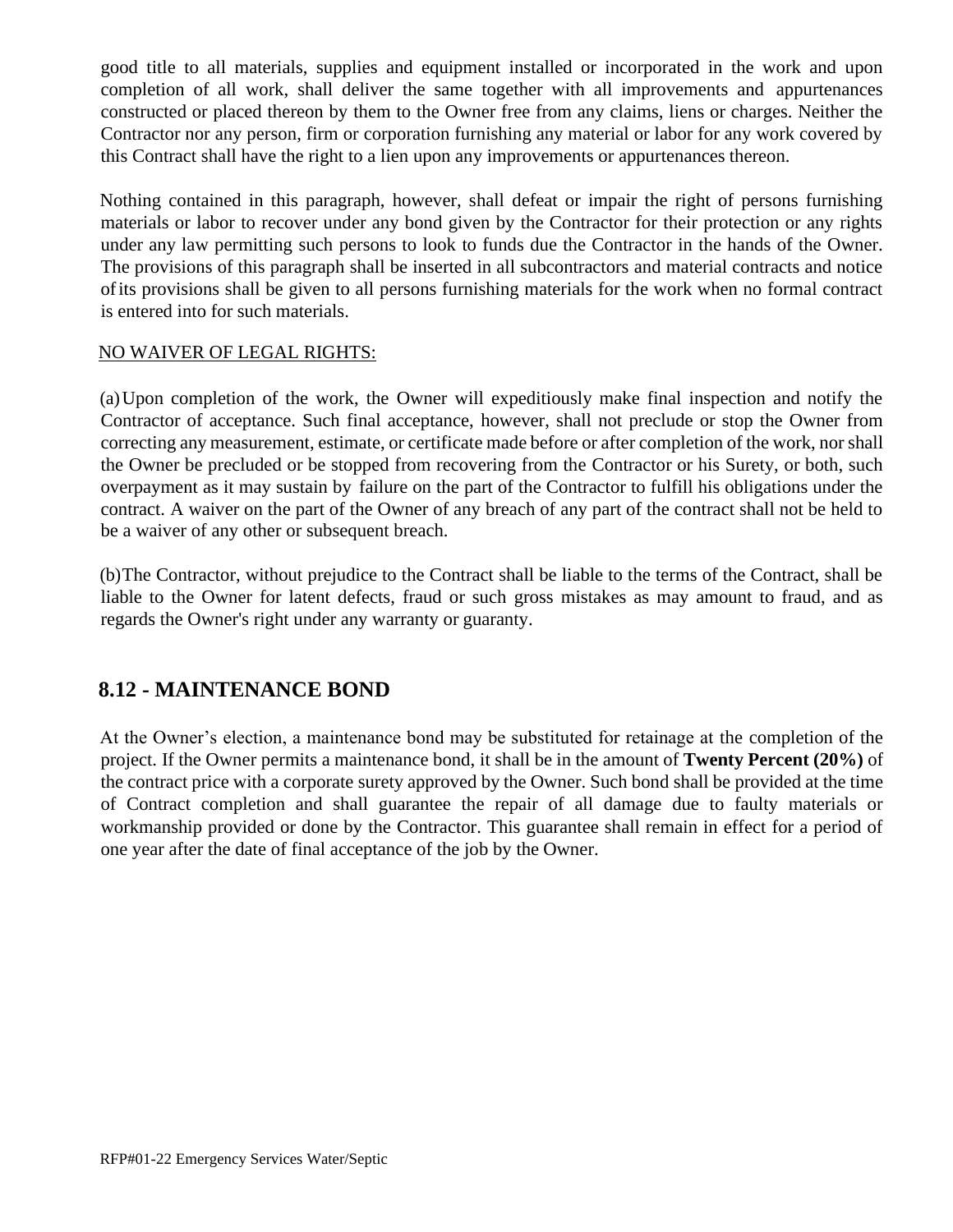## **CONTRACTOR'S AFFIDAVIT**

COUNTY OF

Before me, the undersigned, a

(Notary Public)

in and for said County and State personally appeared, (Individual, Partner, or duly authorized representative of Corporate)

who, being duly sworn, according to law deposes and says that the cost of labor, material, and equipment and outstanding claims and indebtedness of whatever nature arising out of the performance of the Contract between the Town of Skaneateles, NY and

(Contractor) of

. (Contractor's Address)

Dated:

(Individual, Partner, or duly authorized representative of Corporate Contractor)

Title

Sworn to and subscribed before me this day of 2022.

Notary Public